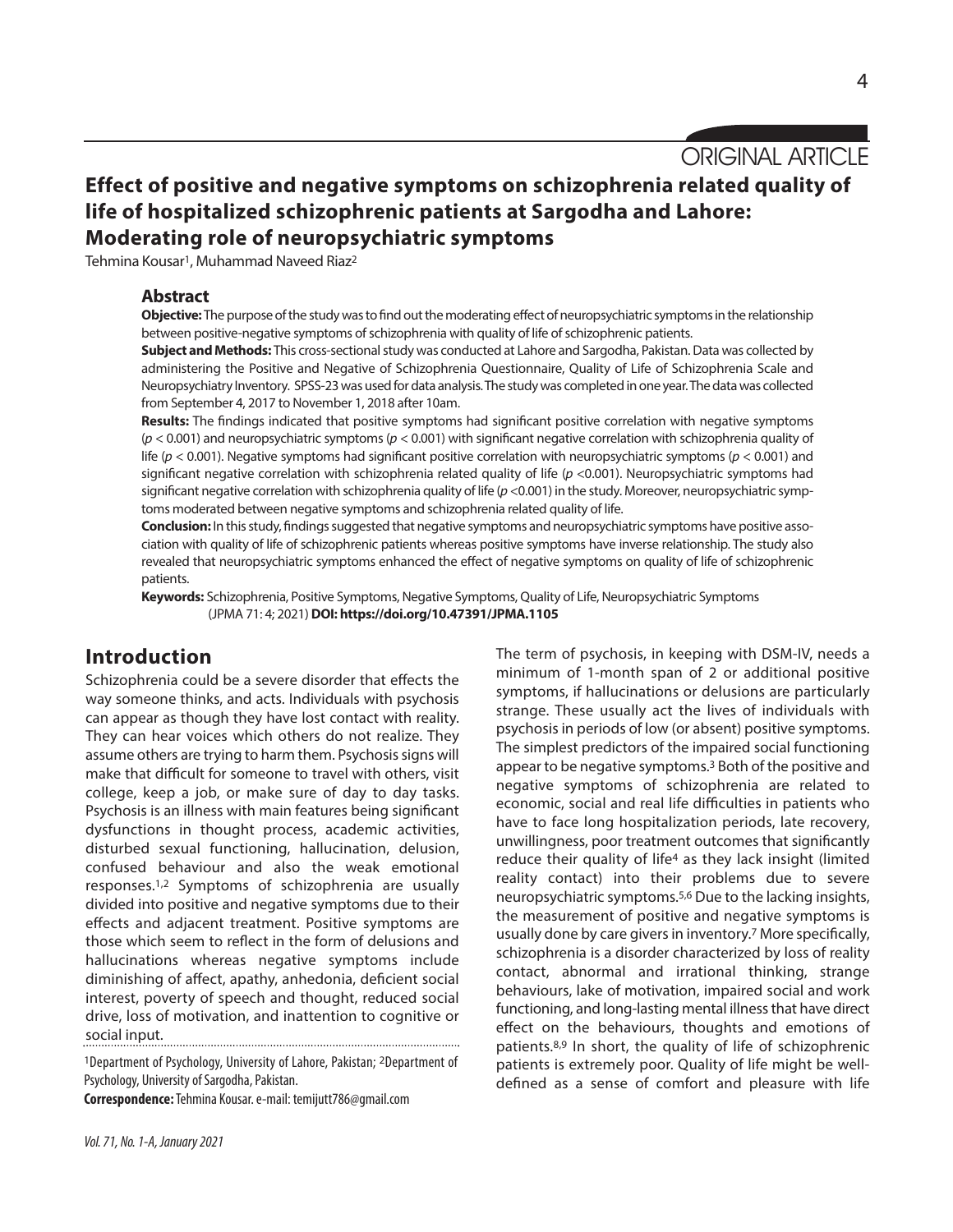conditions, well-being and appropriate behaviours, thoughts and emotions.10 Although the psychiatric symptoms and quality of life have direct inverse relationship but still few studies are conducted, reporting small to moderate relationships between psychiatric symptoms and quality of life.11,12 Most of the brain disorders(like schizophrenia) might cause neuropsychiatric symptoms<sup>13</sup> along with the classic positive and negative symptoms. In some cases, neuropsychiatric symptoms escalate the impact of positive and negative symptoms on quality of life, just like a special form of visual and auditory hallucination, might occur in aged patients with neuropsychiatric disturbance.14 Thus the psychiatric symptoms caused by organic brain disorders referred to as "neuropsychiatric" symptoms15 possibly serve as moderator in the relationship between positive-negative symptoms and quality of life in schizophrenic patients. Thus the present study is an initiative to find out the moderating effect of neuropsychiatric symptoms in the relationship between positive-negative symptoms of schizophrenia with quality of life of schizophrenic patients.

## **Patients and Methods**

Participants of the present study comprised of 100 hospitalized patients of schizophrenia with age ranging between 25 to 45 years (34.52±7.51). Young and middle aged adults were included in the sample due to growing prevalence of schizophrenia in the youngsters. The sample size was calculated through g-power<sup>16</sup> which confirmed that the sample size is desirable for the present study. Data was collected from different hospitals and mental health facilities situated in Lahore and Sargodha, i.e. Pakistan Institute of Mental Health, Lahore (n=30, 30%), Fountain House, Lahore (n=21, 21%), Azam Center, Sargodha (n=10, 10%), Fountain House, Sargodha (n=29, 39%), and DHQ, Sargodha (n=10, 10%). Institutional Review Board (IRB) in University of Lahore, Sargodha Campus, Sargodha reviewed the research on the basis of ethical and legal aspects and approved the research by keeping in view that research is causing no harm or risk for the participants of the study. Patients of joint family system (n=60, 60%) and nuclear family system (n=40, 40%) participated in the study. Data was collected on temporarily stable patients (Under medication). Purposive sampling technique was used for data collection. The sample comprised of only male patients because schizophrenia has greater prevalence in men as compared to women counterparts. 17

The participants provided the information on their positive and negative symptoms of schizophrenia, neuropsychiatry symptoms, and quality of life. Informed consent was taken from the schizophrenic patients and their care takers by proceeding the information that "We are conducting a research on different psychological problems faced by mental health patients. It is an academic research in which findings will be used for research purpose only. You have right to withdraw from the research at any stage. This research will cause no harm for your health, thus if you are personally willing to provide the required information than you may participate in the study". The scales were translated in Urdu language by using Oblique Translation Technique. In this study, positive and negative symptoms of schizophrenia were measured with Positive-Negative Symptoms Questionnaire (PNS-Q).17 The inventory was given to the mental health practitioners and they rated their patients. The PNS-Q-Informant was a 68-item questionnaire of true/false format that was intended for the caretaker of a patient. The scale had High internal consistency for each positive (Cronbach's alpha = 0.88) and negative (Cronbach's alpha = 0.89) subscales.

In the present study, neuropsychiatric symptoms of schizophrenia were measured with Neuropsychiatric Inventory (NPI). The Neuropsychiatric Inventory (NPI) was developed by Cummings et.al.<sup>19</sup> to measure dementiarelated behavioural symptoms which they felt other measures did not appropriately report. The Inter-rater reliability ranged from 93.6% to 100%, dependent on the sub-domain. Test-retest reliability was also shown to be high (Cronbach's alpha = 0.79). The NPI originally examined 10 sub-domains of behavioural functioning. The inventory was given to the mental health practitioners and they rated their patients'psychiatric symptoms.

In the present study, schizophrenia related quality of life of schizophrenic patients was measured with Schizophrenia Quality Of Life Scale (SQOLS).20 It contains 33 items combined in two domains: psychosocial feelings(22 items) and thought and vitality (11 items). In the item-total correlation, the magnitude of items range from 0.47 to 0.88 which is greater than 0.40 and therefore satisfactory to retain the item in all scales. 21

### **Results**

Table 1 shows descriptive statistics, alpha coefficients, normality statistics and zero-order correlation for study variables. Findings indicate that all scales have greater than 0.70 alpha reliability which confirms satisfactory internal consistency of all scales. The values of skewness and kurtosis for all scales are less than  $+1$  and  $-1$  which confirms that data is neither skewed nor kurtic. Therefore, normality of the data is not problematic. The findings of Pearson correlation indicate that positive symptoms have significant positive correlation with negative symptoms and neuropsychiatric symptoms whereas significant negative correlation with schizophrenia quality of life.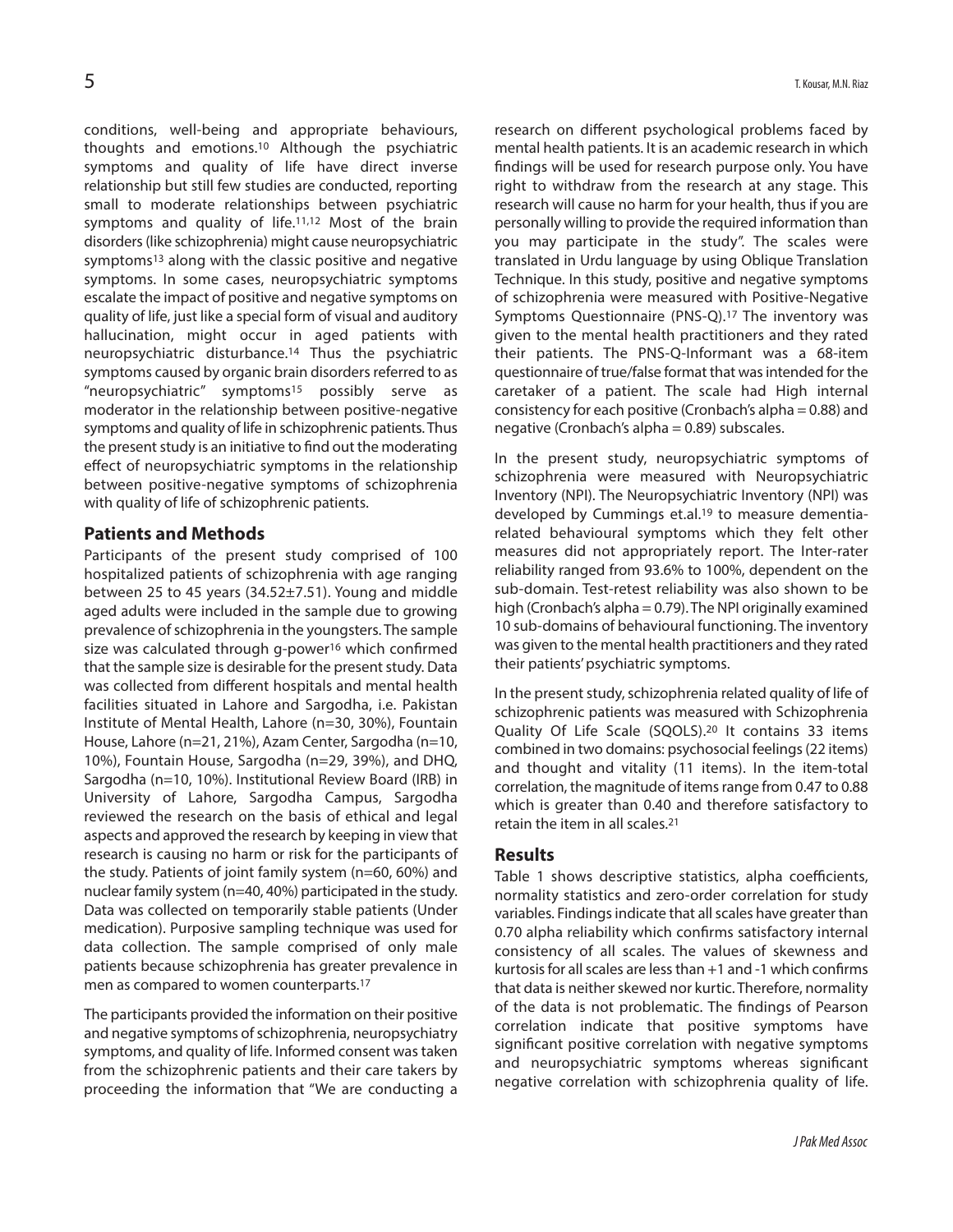Effect of positive and negative symptoms on schizophrenia related quality of life of ........

#### Table-1: Psychometric Properties of Study Variables.

|                                    | <b>Reliability</b> | <b>Descriptive statistics</b> |                  |         | <b>Normality analysis</b> |                 |
|------------------------------------|--------------------|-------------------------------|------------------|---------|---------------------------|-----------------|
| <b>Variables</b>                   | α                  | Mean±SD                       | <b>Potential</b> |         | <b>Actual Skewness</b>    | <b>Kurtosis</b> |
| Positive symptoms                  | 0.88               | $22.68 + 7.14$                | $0 - 33$         | $6-32$  | 0.36                      | 0.13            |
| Negative symptoms                  | 0.92               | $23.24 + 6.96$                | $0 - 35$         | 11-33   | 0.11                      | 0.59            |
| Neuropsychiatric symptoms 0.93     |                    | $27.58 + 6.62$                | $12 - 36$        | $12-36$ | 0.15                      | 0.52            |
| Schizophrenia quality of life 0.70 |                    | $61.76 \pm 12.21$             | $0 - 132$        | 35-87   | 0.07                      | 0.49            |

Table-2: Hierarchical regression analysis showing moderating effect of neuropsychiatric symptoms in the relationship between negative symptoms and schizophrenia quality of life.

| <b>Outcome: Schizophrenia quality of life</b>              |                  |  |  |  |
|------------------------------------------------------------|------------------|--|--|--|
|                                                            | 95%CI LL, UL     |  |  |  |
| $21.52***$                                                 | [19.59, 23.45]   |  |  |  |
| $-0.93**$                                                  | $[-3.08, -1.90]$ |  |  |  |
| $-6.80***$                                                 | $[-3.68, -9.91]$ |  |  |  |
| $-2.27**$<br>Negative symptoms x Neuropsychiatric symptoms | $[-.60, -3.94]$  |  |  |  |
| .50                                                        |                  |  |  |  |
| $17.13***$                                                 |                  |  |  |  |
|                                                            | .08              |  |  |  |
|                                                            | $7.50***$        |  |  |  |
|                                                            | <b>Model B</b>   |  |  |  |

\*\*\**p*<.001.

Negative symptoms have significant positive correlation with neuropsychiatric symptoms whereas significant negative correlation with schizophrenia related quality of life. Neuropsychiatric symptoms have significant negative correlation with schizophrenia quality of life in the study.

Table 2 shows results of hierarchical regression analysis showing moderating effect of neuropsychiatric symptoms in the relationship between negative symptoms and schizophrenia quality of life. The R2 value of 0.50 indicates that 50% discrepancy in schizophrenia quality of life is described by predictors with *F* (2, 97) = 17.13, *p*< .001. The ∆*R*<sup>2</sup> value of .08 explained 8 % change in the variance with ∆*F* (3, 96) = 7.70, *p*< 0.001. Findings indicate that negative symptoms (*B*=-0.93, *p*< 0.01), neuropsychiatric symptoms (*B*=-6.80, *p*<0.001) and negative symptoms x neuropsychiatric symptoms negatively predicted schizophrenia quality of life (*B*=-2.27, *p*<0.001).

#### **Discussion**

The study intended to find out the moderating effect of neuropsychiatric symptoms between symptoms of schizophrenia and schizophrenia specific quality of life of schizophrenic patients.

The insights of the present study confirmed that negative symptoms negatively effected quality of life of schizophrenic patients. Negative symptoms like distorted speech, disorganized thoughts, social withdrawal, flat affect, experiential deficits, anhedonia, and avolition<sup>22,23</sup> are reported to have a strong association with impairments in various types of functioning, including the quality of interpersonal relations, vocational role, personal and social performance, the factors which are combined to form a good quality of life. Beside these positive and negative symptoms, the quality of life is more impaired along with the occurrence of deficits in social cognition across a wide range of psychiatric and neurological conditions and neuropsychiatric symptoms.24

The study has empirically proved that contrary to positive symptoms, the effect of negative symptoms in interaction with neuropsychiatric symptoms worsen the quality of life of schizophrenic patients. 25

## **Limitations and Recommendations**

The study executed little control over the confounding factors while testing the moderation model. Thus the study has possibly low internal validity which can be improved in the future research by exerting control on the confounding variables. All scales were translated in Urdu language by the researchers which should be validated in future research.

#### **Implications**

The present study adds empirical insights to improve the modern health-care model aiming to improve the quality of life of the schizophrenic patients. The study shares insight to collectivity consider negative symptoms and neuropsychiatric symptoms while studying their impact on the quality of life of schizophrenic patients as the neuropsychiatric symptoms enhance the impact of negative symptoms on the quality of life.

#### **Conclusion**

The study confirmed that besides positive and negative symptoms, the neuropsychiatric symptoms have an additive effects in reducing the level of quality of life. Thus the study confirms that while maintaining the quality of life of schizophrenic patients, dual factors should be taken into consideration—i.e. psychological symptoms like positive and negative symptoms and neuropsychiatric symptoms.

# **Disclaimer:** None. **Conflict of Interest:** None. **Funding Sources:** None.

#### **References**

- 1. Martin EA. Concise medical dictionary. Oxford: Oxf Uni Pre; 2015.
- 2. Akerman SC, Brunette MF, Noordsy DL, Green AI. Pharmacotherapy of co-occurring schizophrenia and substance use disorders. Cur Add Rep. 2014; 1: 251-60.
- 3. Couture SM, Granholm EL, Fish SC. A path model investigation of neurocognition, theory of mind, social competence, negative symptoms and real-world functioning in schizophrenia. Sch Res. 2011; 125: 152-60.
- 4. Addington J, Addington D. Social and cognitive functioning in psy-